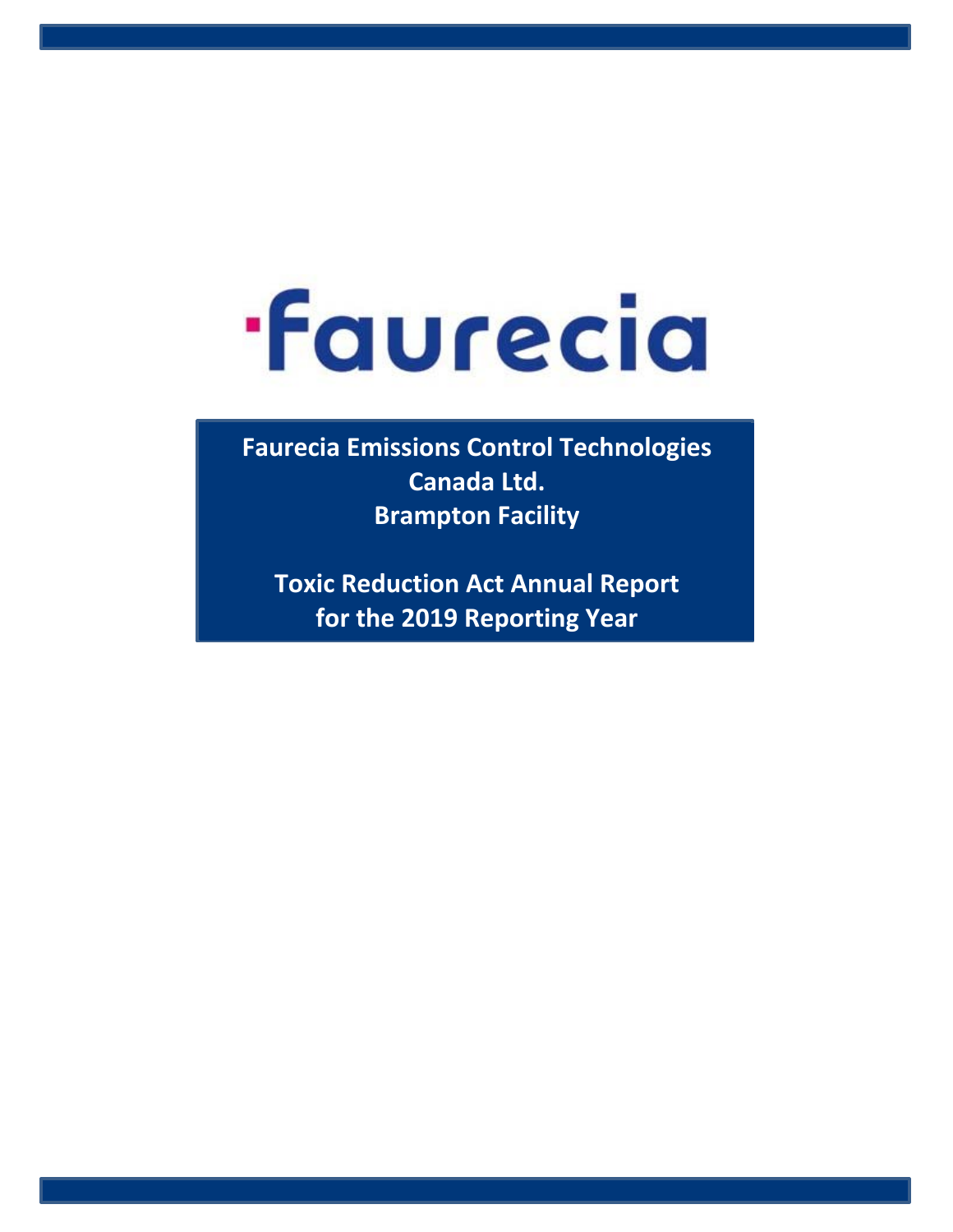## **Basic Facility Information**

| <b>Facility Identification and Site Address</b>                             |                                                               |                                                                                                               |  |  |  |  |  |  |  |  |  |  |
|-----------------------------------------------------------------------------|---------------------------------------------------------------|---------------------------------------------------------------------------------------------------------------|--|--|--|--|--|--|--|--|--|--|
| <b>Company Name</b>                                                         | Faurecia Emissions Control Technologies Canada Ltd.           |                                                                                                               |  |  |  |  |  |  |  |  |  |  |
| <b>Facility Name</b>                                                        | <b>Brampton Facility</b>                                      |                                                                                                               |  |  |  |  |  |  |  |  |  |  |
|                                                                             | <b>Physical Address:</b>                                      | Mailing Address: (if different)                                                                               |  |  |  |  |  |  |  |  |  |  |
| <b>Facility Address</b>                                                     | 40 Summerlea Road<br>Brampton, ON<br>L6T 4X3                  | Same as physical address                                                                                      |  |  |  |  |  |  |  |  |  |  |
| <b>Spatial Coordinates of Facility</b>                                      | Zone: 17 T<br>Easting: 606287<br>Northing: 4841620            | <b>Expressed in Universal Transverse Mercator</b><br>(UTM) within a North American Datum 83<br>(NAD83) datum. |  |  |  |  |  |  |  |  |  |  |
| <b>Number of Employees</b><br>159                                           |                                                               |                                                                                                               |  |  |  |  |  |  |  |  |  |  |
| <b>NPRI ID</b><br>4740                                                      |                                                               |                                                                                                               |  |  |  |  |  |  |  |  |  |  |
| <b>Parent Company (PC) Information</b>                                      |                                                               |                                                                                                               |  |  |  |  |  |  |  |  |  |  |
| <b>PC Name &amp; Address</b>                                                | <b>Faurecia Emissions Control</b><br>Technologies Canada Ltd. | 40 Summerlea Road<br>Brampton, ON L6T 4X3                                                                     |  |  |  |  |  |  |  |  |  |  |
| % Ownership for each PC                                                     | 100%                                                          |                                                                                                               |  |  |  |  |  |  |  |  |  |  |
| <b>Primary North American Industrial Classification System Code (NAICS)</b> |                                                               |                                                                                                               |  |  |  |  |  |  |  |  |  |  |
| <b>2 Digit NAICS Code</b>                                                   | 33 (Manufacturing)                                            |                                                                                                               |  |  |  |  |  |  |  |  |  |  |
| <b>4 Digit NAICS Code</b>                                                   | 3363 (Motor Vehicle Parts Manufacturing)                      |                                                                                                               |  |  |  |  |  |  |  |  |  |  |
| <b>6 Digit NAICS Code</b>                                                   | 336390 (Other Motor Vehicle Parts Manufacturing)              |                                                                                                               |  |  |  |  |  |  |  |  |  |  |
| <b>Company Contact Information</b>                                          |                                                               |                                                                                                               |  |  |  |  |  |  |  |  |  |  |
|                                                                             | Sheila Mahoon<br>Manager, Human Resources                     | Contact Address if different from facility<br>address                                                         |  |  |  |  |  |  |  |  |  |  |
| <b>Facility Public Contact</b>                                              | sheila.mahoon@faurecia.com                                    |                                                                                                               |  |  |  |  |  |  |  |  |  |  |
|                                                                             | Phone: (905) 595-5672                                         | Same as facility address                                                                                      |  |  |  |  |  |  |  |  |  |  |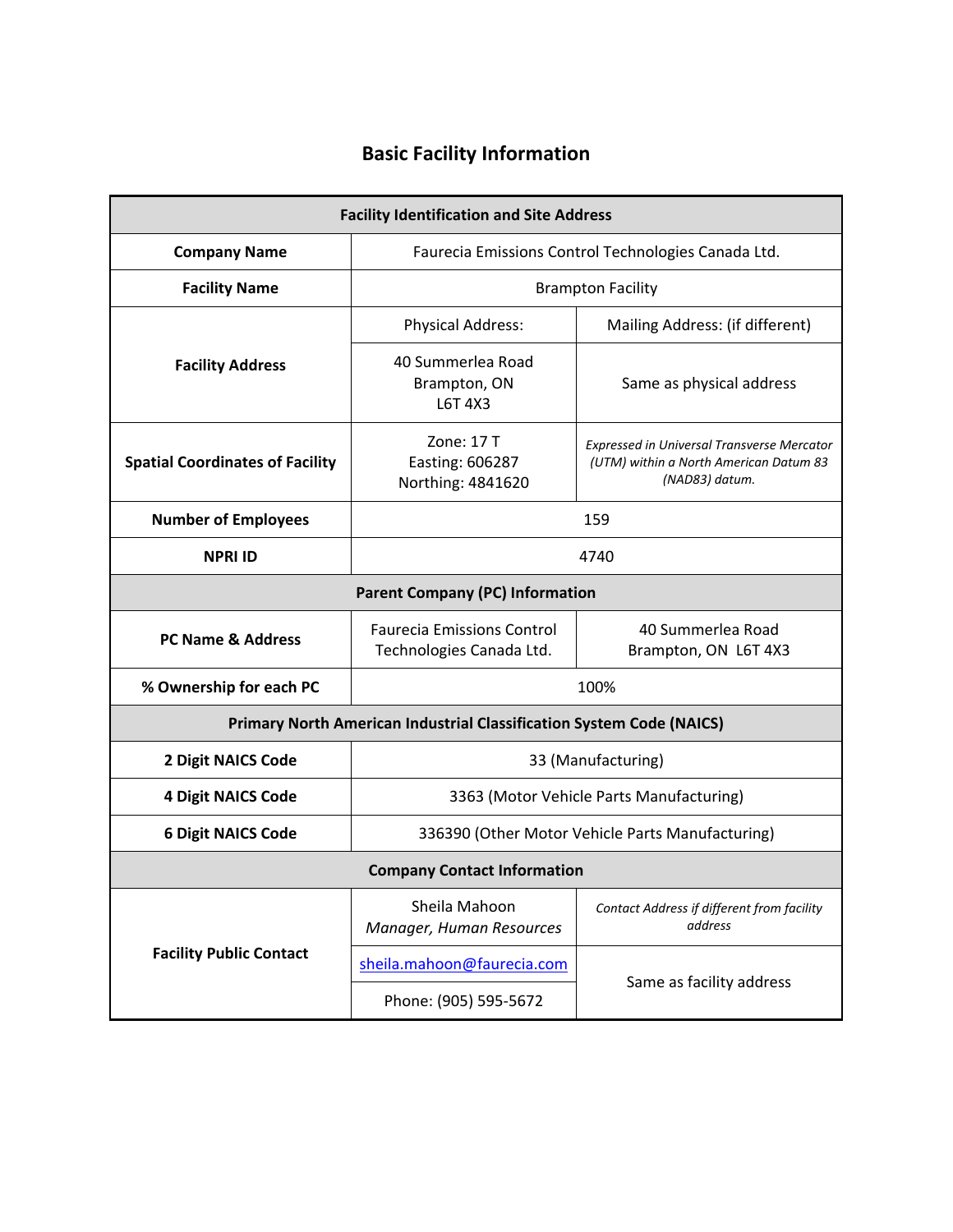## **Faurecia ECT Canada ‐ Brampton Facility Year 2019 TRA Substance Accounting**

**Annual Report**

|                                 | CAS#    | <b>Usage</b> |        |                                  |       |                |                                            | Creation |           |                                         |       |                  |                                            | <b>Contained In Product</b> |        |                                         |       |                |                                            | <b>Air Releases</b> |      |                                         |      |                |                                                                                                      | <b>Disposal</b> |  |                                         |      |                |                                            |
|---------------------------------|---------|--------------|--------|----------------------------------|-------|----------------|--------------------------------------------|----------|-----------|-----------------------------------------|-------|------------------|--------------------------------------------|-----------------------------|--------|-----------------------------------------|-------|----------------|--------------------------------------------|---------------------|------|-----------------------------------------|------|----------------|------------------------------------------------------------------------------------------------------|-----------------|--|-----------------------------------------|------|----------------|--------------------------------------------|
| <b>Contaminant Name</b>         |         | 2019         | 2018   | Difference<br>$(2019 -$<br>2018) | Unit  | % of<br>Change | <b>Reason for</b><br>Significant<br>Change |          | 2019 2018 | <b>Difference</b><br>$(2019 -$<br>2018) | Unit  | $%$ of<br>Change | <b>Reason for</b><br>Significant<br>Change | 2019                        | 2018   | <b>Difference</b><br>$(2019 -$<br>2018) | Unit  | % of<br>Change | <b>Reason for</b><br>Significant<br>Change | 2019                | 2018 | <b>Difference</b><br>$(2019 -$<br>2018) | Unit | % of<br>Change | Reason for<br>Significant   2019   2018<br>Change                                                    |                 |  | <b>Difference</b><br>$(2019 -$<br>2018) | Unit | % of<br>Change | <b>Reason for</b><br>Significant<br>Change |
| Chromium (and its<br>compounds) | NA - 04 | 21.564       | 16.634 | 4.930                            | tonne | 29.6%          | Increase in<br>Production                  |          |           |                                         | tonne | N/A              | $N/\ell$                                   | 21.349                      | 16.468 | 4.881                                   | tonne | 29.6%          | Increase in<br>Production                  | 5.87E-06            |      | 3.99E-06 1.88E-06 tonne                 |      |                | Increase in<br>Production<br>and<br>47.0% Proportion 0.216 0.166<br>of Welding<br>Electrodes<br>Used |                 |  | 0.049                                   |      | tonne 29.6%    | Increase in<br>Production                  |

Note: N/A = Not Applicable